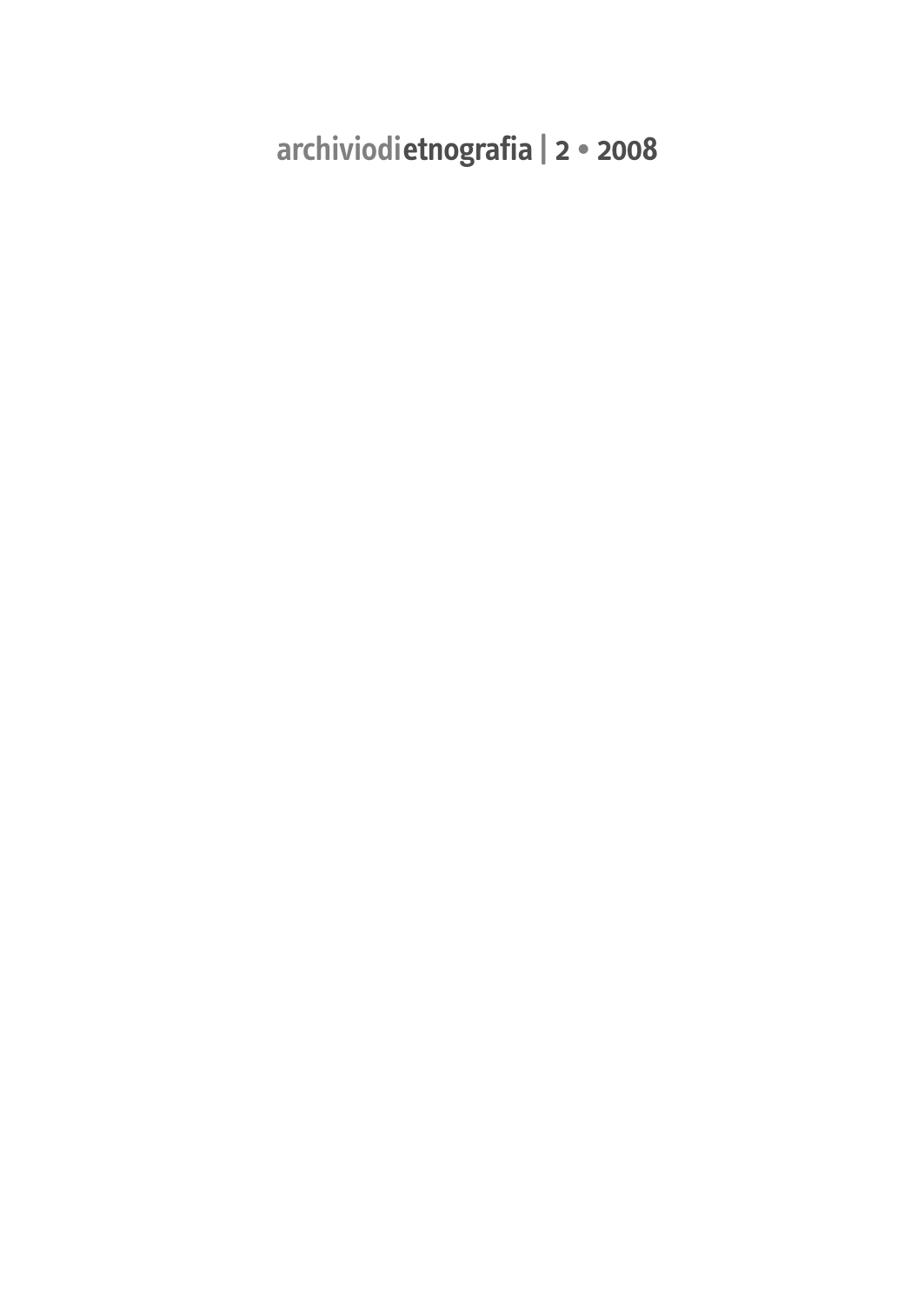## **Indice**

| <b>ETNOGRAFIE</b>                                                                                                                                                          |     |
|----------------------------------------------------------------------------------------------------------------------------------------------------------------------------|-----|
| Mariano Fresta<br>La festa di sant'Antonio Abate: tradizione e innovazione nel Casertano                                                                                   | 9   |
| REPERTORI                                                                                                                                                                  |     |
| Alessandro D'Amato<br>Superstizioni e sopravvivenze magico-religiose<br>nell'opera di Giuseppe Cocchiara degli anni Trenta                                                 | 41  |
| SEQUENZE                                                                                                                                                                   |     |
| <b>Bruno Pantone</b><br>La Transumanza nelle fotografie di Gaetano Plasmati                                                                                                | 57  |
| <b>STORIE</b>                                                                                                                                                              |     |
| Aurora Lo Bue<br>La <i>machi</i> mapuche: il richiamo alla tradizione nel cambiamento.<br>Riflessioni da un'esperienza presso i mapuche della IX Regione del Cile australe | 65  |
| RETROSPETTIVE                                                                                                                                                              |     |
| Giuseppe Cocchiara<br>La leggenda di Re Lear. Saggio d'una interpretazione etnologica<br>del gruppo novellistico "Sacrificio del figlio minore"                            | 83  |
| TACCUINO                                                                                                                                                                   |     |
| Paolo De Simonis<br>Non solo kanun: memorie di partenza in Scutari                                                                                                         | 97  |
| LETTURE                                                                                                                                                                    |     |
| Eugenio Imbriani<br>Immagini e letture. Su una collana di antropologia visuale                                                                                             | 107 |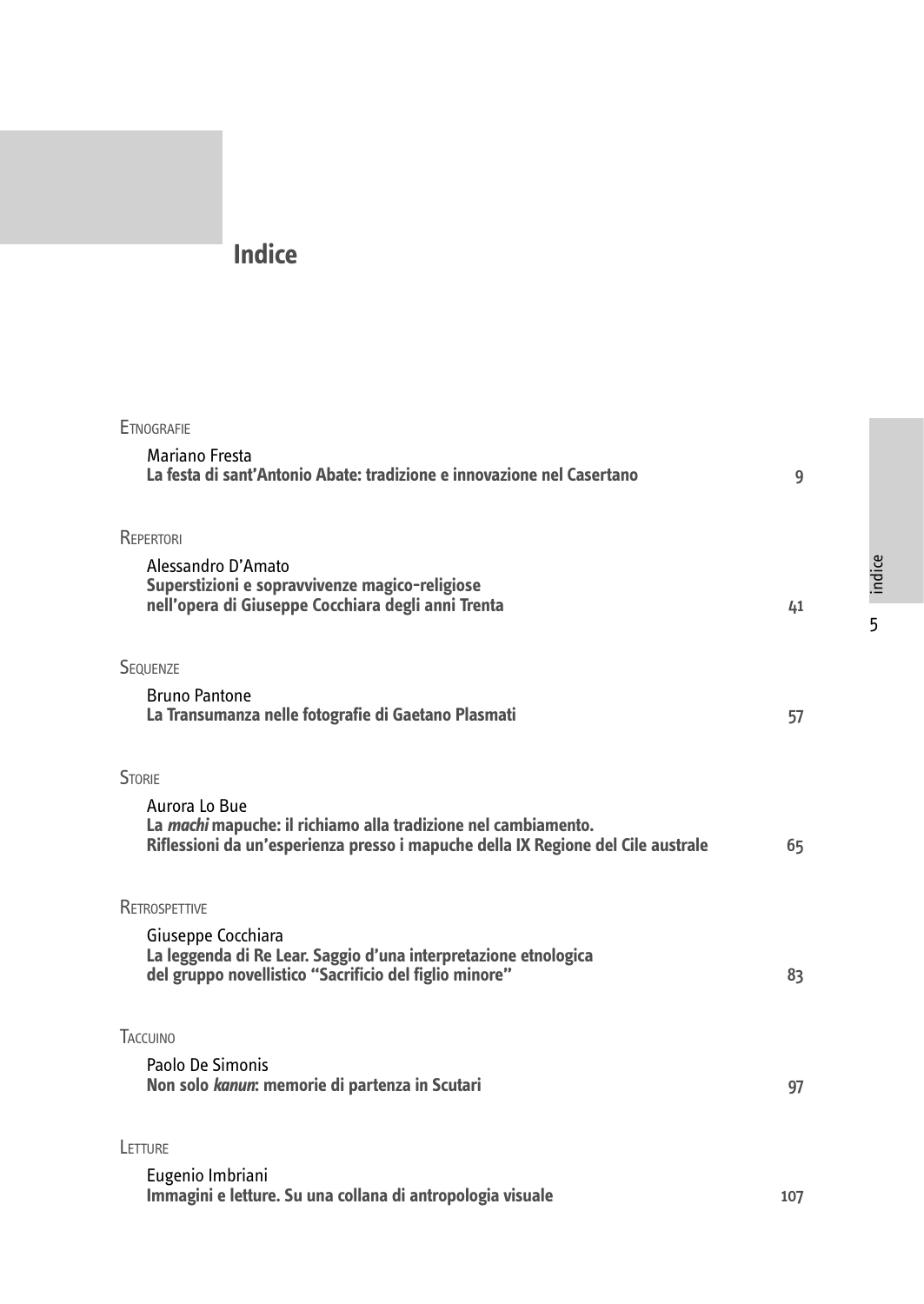| LIBRI, CD E VIDEO / SCHEDE             | 115 |
|----------------------------------------|-----|
| ABSTRACTS<br>edited by Dorothy L. Zinn | 123 |
| <b>GLI AUTORI</b>                      | 127 |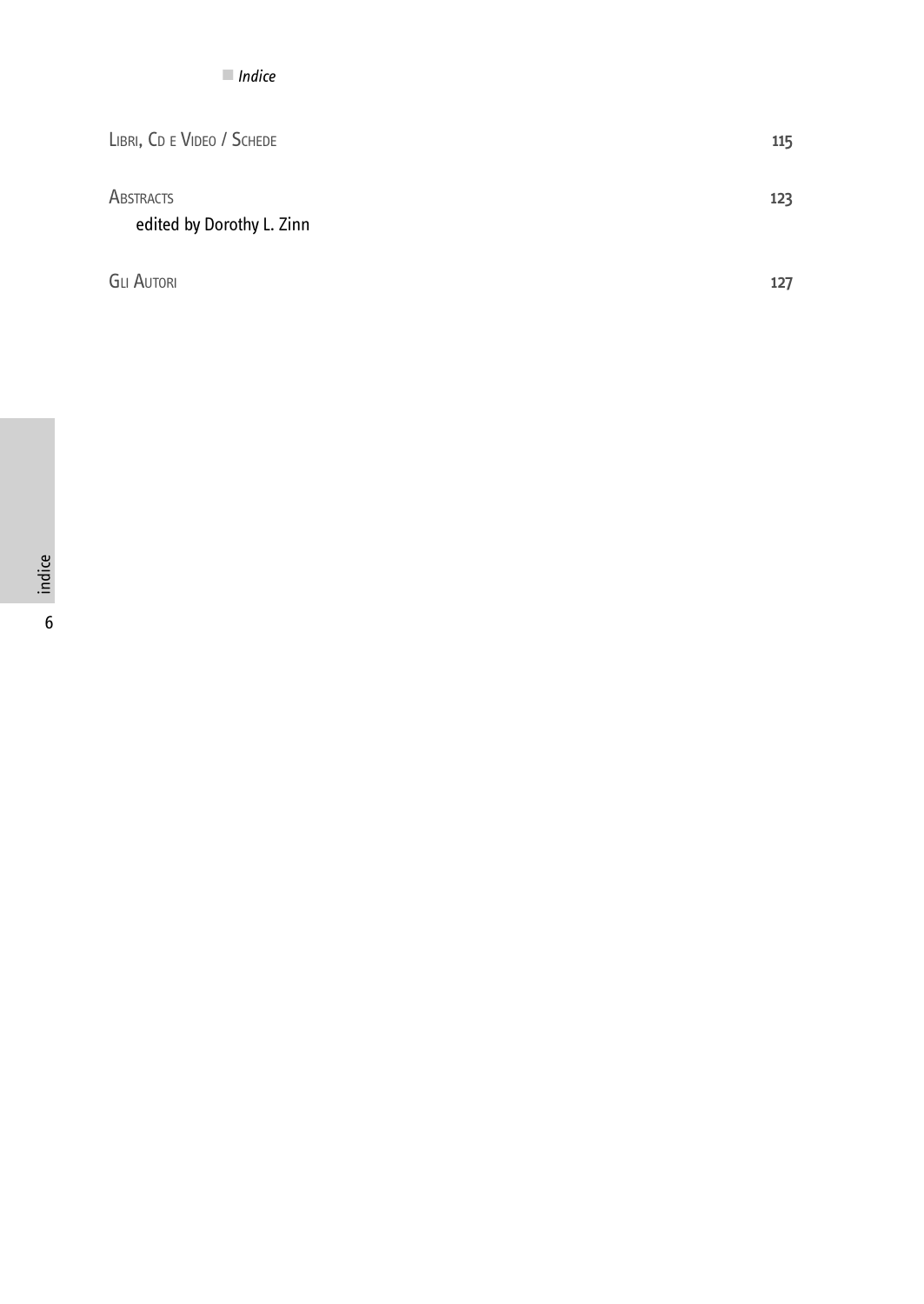# abstracts

## **Abstracts**

### edited by Dorothy L. Zinn

#### Mariano Fresta *The Feast of St. Anthony Abbot: Tradition and Innovation in the Area of Caserta*

The traditional feast of Saint Anthony the Abbot (January 17), which is widespread throughout Italy, is a complex whole that features ritual elements from New Year and Carnival celebrations as well as religious feasts. This article is based on a study of the Saint Anthony the Abbot feast in two towns in Caserta province: Macerata Campania and Portico di Caserta. Today these towns are independent, but up to some sixty years ago, they formed a single administrative community. In the last twenty years, the feast has undergone a significant change as two of its elements – the parade of floats and the noisy sounding of peasant tools (scythes, tubs and barrels) – have moved from the realm of folklore into mass culture. After a historical presentation of the feast, the Author outlines its evolution and illustrates how it takes place.

#### Alessandro D'Amato

#### *Magical-religious Superstitions and Survivals in Giuseppe Cocchiara's Works in the 1930s*

During the 1930s, folklorist and ethnologist Giuseppe Cocchiara (1904- 1965) devoted himself to the study of magical-religious superstitions and survivals present in Sicilian folk culture. Under the influence of Raffaele Pettazzoni, the development of these studies increasingly coincided with a shift in Cocchiara's intellectual perspective, as he gradually abandoned the concepts and methods of evolutionism in order to embrace a historicist epistemology. Cocchiara's attention to themes of magical-religious superstitions and survivals in the Sicilian context was stimulated by his direct contact with British evolutionism during a period of study in England. In the phase of his work examined here, Cocchiara employed a method of tracing origins that was widespread among evolutionists; from the early 1940s on, however, his work took a historicist turn.

#### Bruno Pantone *Transhumance in Gaetano Plasmati's Photography*

As part of a reflection on analogies between human and animal migrations, this section presents images from a picture story by Gaetano Plasmati on the phenomenon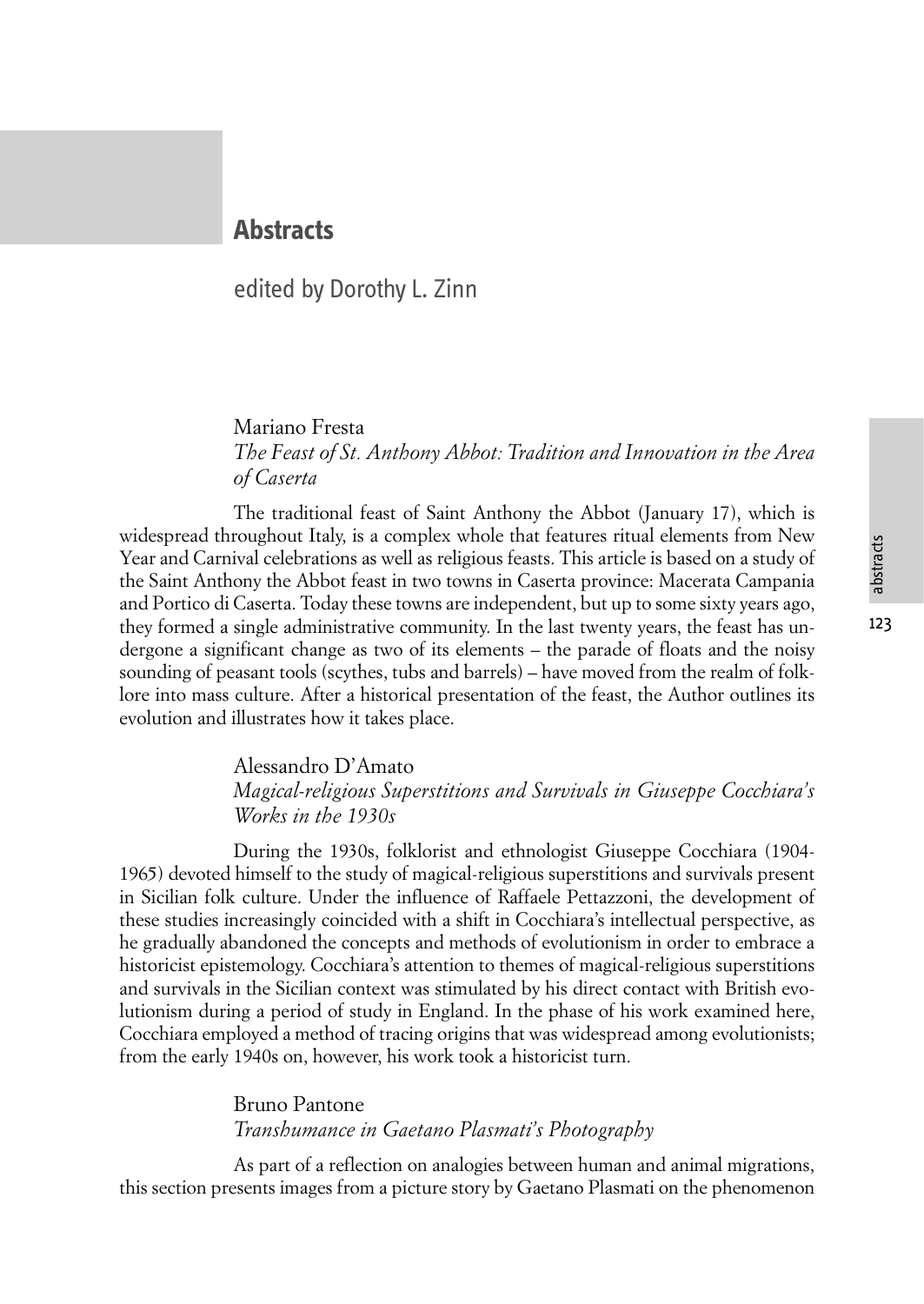of Podolic cattle transhumance. This bovine breed used to be quite widespread in Basilicata, and currently its transhumance is still practiced in the Materan Murgia Park. By following the old trails, which have been re-established and in some cases never abandoned by the cowherds, transhumance today has taken on the features of an eco-touristic itinerary aimed at the rediscovery of the local territory, inducing those who participate to cover lengthy distances from town to town and to follow paths immersed in nature that have become striking and unusual.

#### Aurora Lo Bue *The Mapuche* machi *as a Call of Tradition in Change: Reflections on an Experience with the Mapuche of the 9th Region of Southern Chile*

This work presents the results of a thesis research project (University of Turin) dealing with the *machi*, the central figure of worship and Mapuche social system (Araucania, southern Chile). The Author aims to illustrate the role and functions of this shaman-healer, investigating the reasons for his huge success in medical-health field despite the spread of biomedicine and rapid, significant changes in the environment in which he works.

Giuseppe Cocchiara

*The Legend of King Lear: An Ethnological Interpretation of the "Sacrifice of a younger son" Novella Group*

In 1932, the Fratelli Bocca press published *La leggenda di Re Lear*, a work that extended upon a series of conferences held by Cocchiara during a period of study in England. The entire structure of the book bears a strictly evolutionist character, as demonstrated by the attempt to redeem the question relative to the origins of the legend through a genealogical use of the comparative method. In the first part in particular, Cocchiara takes on a new role as a critic, challenging the interpretation of illustrious scholars like De Gubernatis and Krohn. Influenced by Pettazzoni, he instead supports the position of Hartland, who places the King Lear legend in the «novella group that he called 'Sacrifice of the younger son'»; however, he differs from Hartland by placing importance on folk tradition as well as literature. In the end, he uses a comparativist methodology to reveal to the reader the magical-religious framework underlying this groups of legends, highlighting a theme reflected in a founding initiation ritual that involved sending a youth away from his group.

#### Paolo De Simonis *More than* kanun*: Memories of Departure in Scutari*

The article discusses Albania, a long-imagined place that the Author finally visited in order to hold a course on Italian Dialectology in Scutari. From this starting point, the Author undertook a series of investigations in various areas, dealing with memories and interpretations expressed in different codes: personal memories, bibliographic gleaning, audio interviews and student compositions. The analysis begins with the *kanun* as a pretext for a play of self-reflexive gazes; it then follows the traces of Italian travelers/missionaries/geographers and accounts by Scutari's victims of political persecution during the